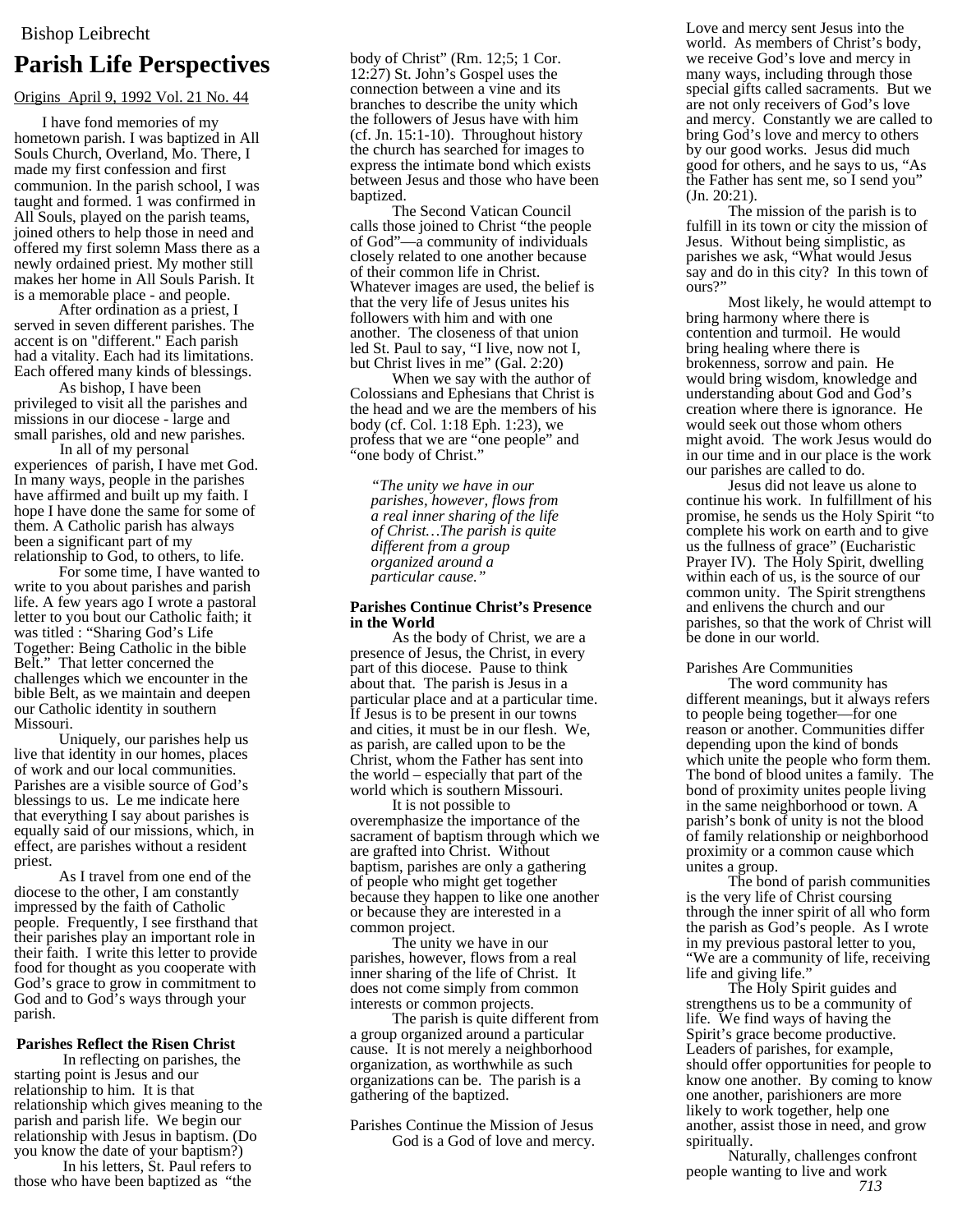together as a community. These challenges vary from parish to parish. In some the challenge may be large numbers; for others it may be great distances. Such challenges can be successfully addressed.

Challenges to unity are greater than geography or numbers, however. Within the church and within every parish a wide variety of opinion exists about what the church should be, how it should act and the way it should pray.

St. Paul says, "To each is given the manifestation of the Spirit for the common good" (1 Cor. 12:7). The Holy Spirit is given to each of us. It is our challenge to see that varying opinions about the church, its life, work and prayer are often (though not always) the voice of the Spirit creating a more abundant life within the parish and the church.

In the face of varying opinions within a parish, see with the eyes of faith that all members of God's people can, opportunely or not, be filled with the Holy Spirit. Believing that is easier than living it. Parishioners know that insights and preferences within the community of believers can differ greatly. The eyes of faith must focus on the Lord's inner presence so that unity and harmony can be sought.

Listen. The second thing a community of faith must do is listen. If, in fact, the Holy Spirit does speak within the church through its members, we must listen and sincerely try to hear what others are saying.

Third, talk respectfully with one another, recognizing the dignity which each member of the body of Christ possesses.

Finally, be in harmony with the whole church in what we believe and do in our parishes. The Spirit acts not just in one person, one parish or one diocese, but within the whole church. Catholics belong to a community of faith which is worldwide.

# Parishes Are Eucharistic Communities<br>The parish community is

The parish community is a eucharistic community. As such, the parish community does more than simply gather for Mass. In eucharist, it celebrates who it is and accepts what it is called to do.

Catholics believe that "at the Last<br>Supper,- our savior instituted the our savior instituted the eucharistic sacrifice of his body and blood to perpetuate the sacrifice of the cross throughout the centuries until he comes again" (Constitution on the Sacred Liturgy, 471). The sacrifice of the cross and its sacramental renewal in the Mass are one and the same. *They* differ only in the manner of offering.

When we meditate during Holy Week on our salvation from sin and death through the saving work of Jesus, we hear the refrain that Jesus "was obedient unto death, even death on a cross" (Phil. 2:8). That obedience was an offering which Jesus made of himself to the Father. "Not my will, but yours be done" (Mk. 14:36), Jesus said.

Because of our baptismal unity with Christ, the offering which he makes

of himself is also an offering we make of ourselves to the Father. We are offered ed by union with his Father. His was aide glory to the Father, so our own obedience prayer. to God's will in our daily lives gives the Father glory. As the priest proclaims, "Through him, with him, in him, in the and ever" (Eucharistic Prayers: Final Doxology), Christ offers himself and the entire community to the Father.

The unity we have with one Spirit. another in Christ is realized, as fully as it nion with one another. We, the parishioners, are not at a eucharistic celebration; we are the eucharistic celebration. This is what "eucharistic" communi-Father.

without the eucharist. That fact creates a people of prayer. concern for me as your bishop. It is imcelebration of the eucharist.

I recognize possible difficulties in pray. the future if the number of priests in the have the celebration of the eucharist available to Catholics of the diocese. tions to the ordained priestly ministry.

as presider, now have key roles in the Hours expressive of their inner feelings. Mass. Men and women who take those roles - as lectors, greeters, gift-bearers, commentators, musicians, cantors, members of choirs, extraordinary needing one another.

built and renovated our churches to show experience a richly varied life of prayer. our unity around the altar-table. A rail no people.

likely be part of the rest of parish life. likely be part of the rest of parish life. ways in which others pray.<br>Conversely, if the council's insights on worship are not evident in eucharist, they Parishes Have Mission of Evangelizing will probably be quite limited in other blessings of Vatican Council 11 to all segments of parish life.

### Parishes Are Called to Lives of Prayer

life of prayer. Jesus' inner life and his mis-

sion in the world were constantly nourish

with Jesus to the Father. Just as Jesus' of frequent prayer. Parishes are called to obedience to God's will on Calvary gave help their parishioners experience God in

unity of the Holy Spirit, all glory and ing that, to meet the demands put upon honor is yours almighty Father, forever him, he would go into the desert to pray. Jesus was often surrounded by people asking for something - healing, comfort or simply his attention. It is strik Jesus needed a guidance which comes only through prayer. He needed to learn his Father's will and to be strengthened by the

can ever be on this earth, in the eucharist. called to be a parish of prayer. Individuals Together we participate in Jesus' offering are called to grow in their lives of prayer. of himself to the Father. Together, we But the parish also, as a community, is share in a communion with Jesus and, called to that same growth. The communibecause we are one in him, in a commu-ty gathers for prayer not only in eucharist ty means: one people offered by Christ Liturgy of the Hours, the rosary, the staand, with Christ, offering itself to the tions of the cross, an hour before the bless The eucharist is essential to who we anointing of the sick. There are many are. We cannot be Catholics and parishes ways of praying. We *are* called to be a Every parish, without exception, is but in many other ways too. The parish brings people together, to hear and to pray with the Scriptures. It may bring them together for charismatic prayer, the ed sacrament, communal penance or

portant that Catholics not be without the believer's love of God - at home, travelopportunity to participate regularly in the ing, anywhere. Each parish should teach, Private prayer is also a part of each not merely encourage, its members to

diocese declines. In cooperation with our human personalities. The rosary may be priests, I will do everything possible to one person's comfort, for example, while Please pray for, and help identify, voca-can be a joy for one person and uninspira-The insights of Vatican Council 11 reflective reading of the Scriptures lifts regarding the eucharist are important for their spirit. Others may find morning and our parishes. Many people, with the priest evening prayer from the Liturgy of the Ways of praying are as diverse as it may be another's distraction. The quiet of an hour before the blessed sacrament tional for another. Some people find that

ministers of the eucharist, servers, ushers what it can to nourish the life of prayer - personify that we are a community of its parishioners. That means, in prac-Since Vatican Council II we have - individually and as a community - to A parish listens to its individual members to get a sense of what it means for "us" to be prayerful. Having heard from its members, the parish is able to do tice, that a parish should help its people

longer separates the presiding priest and people pray can become a source of divipeople. We are, indeed, united as God's sion within a parish. The joy and peace If the insights of Vatican Council to a person or to a group of parishioners II are part of the way we come together may not be experienced by those who pray to celebrate the eucharist, they will very differently. We should always respect the Occasionally, ways in which some which a particular kind of prayer brings

facets of parish life. I ask our parish God to the world. Because parishes are the priests and parish councils, as inspired presence of Christ in their own towns and leaders, to continue bringing the numerous cities, they should be good news both to Jesus was the good news sent by parishioners and to the general community in which they live.

To be the presence of Jesus, the or parishes as being good news. They may think Christ, in today's world, both as parishes of the church or parish as a rather and as individuals, we need to imitate his impersonal institution. Evangelization in-For a variety of reasons, some people may not think of the Catholic Church cludes helping others overcome negative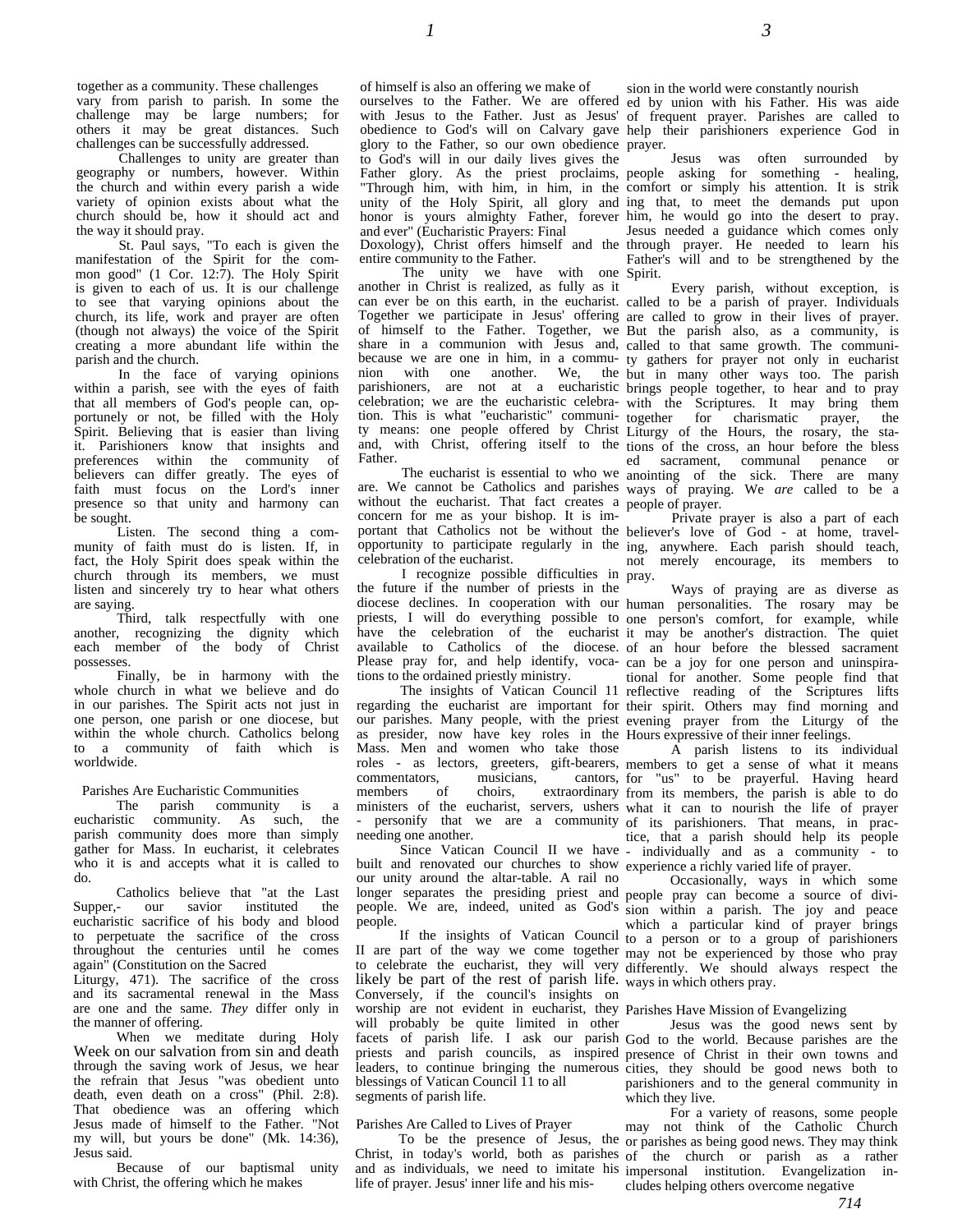views which they may have of the Catholic Church.

Simply put, evangelization means identifying the good news within our Catholic faith and making it known to others. Briefly, the good news is that God

 loves us even to the point of dying for us, that sins and disappointments in life can be overcome, that through the teachings of Jesus and the sacraments of the church we can have direction in our lives. It is good news that life on this earth can lead to eternal life after death, that we have not only the Lord but also one another to help us throughout life and that we need each other because that is God's plan. The good news also attests that suffering can have meaning - as there was meaning in the suffering of Jesus.

The church helps us know good news not only from the Gospels, but from many truths which flow directly and in directly from the teachings of Jesus. We continue learning and maturing. Hearing the good news of God's love for us and letting it inspire our hearts and deeds is a life-long work of God. This, too, is part of the good news: God is our companion in all the experiences and phases and times of our lives.

Catholics need to hear the good news and grow in its promise. We need to bring that good news to as many others as possible in our neighborhoods and regions where we live and work. Parishioners are to be like Jesus, who brought good news to the people in the synagogue, the marketplace and homes, along highways and byways, near the lakeshore, on the mountain and at places to eat.

To be evangelizers, parishes are called to be compassionate and caring. The Romans used to say of the early Christians, "See how they love one another" (Tertullian: *Apologia).* Love for others, both within and outside the church, is evangelization in a clearly visible way.

Actively, we approach others to invite them to Mass and to the parish. We welcome those who approach us. Welcoming means much more than simply shaking hands with someone on Sunday morning. It means showing care and concern for both the spiritual and material well being of our brothers and sisters - both those who are Catholic and those who are not.

It is a great source of joy for me that many parishes in this diocese are known as places where the needy can receive care. That care is evangelization, a witness to the good news of the compasssion and mercy of God. I encourage every parish to continue developing ways in which it can be of assistance to people in need. My prayer and hope is that people who are in contact with the parishes of our diocese will, in multiple ways, encounter the caring gentleness of God.

Parishes Continue Jesus' Mission of Teaching

One of the great missions of each parish is education and formation. Formation goes beyond giving information to an

individual. It helps a person develop and

l After birth, we have a long way to go in learning who we are. We do not know if we are Catholic or Protestant, American or Asian, rich or poor. We do not know our gifts or our limitations. We learn all these things about ourselves as we grow and mature. Others help by teaching us.

Who has the right and duty to educate us as children? Answers to this question often presume a formal educational setting, such as the school. But long before going to school, a child has already learned a great deal about who he or she learned a great deal about who he or she grams for adults. Such programs help is. The child is surrounded by parents, parishioners develop a healthy critical brothers, sisters, friends, television, teach, for good or for bad, "This is who the first five or six years of life, a child about others and about life itself.

the rest of our lives. What people comday of our lives, throughout our years, programs provided by the parish. each of us is surrounded by teachers. We are taught by our families, our friends and Parish Structure our enemies. We are taught by television, activities and while recreating.

port and approval from others. Such sup order is necessary. port and approval is the principal way in are likely to become stronger in our ways.

ly to become unsure of what we believe and practice. We may even stop believing us with an ebb and flow of challenges to, skills they need to minister to others. and reinforcement of, our beliefs and behaviors.

to realize that all parishioners are, at the parish" (Guidelines, article ii, section iv). same time, lifelong teachers and learners.

ting one another in their faith, or it can be as formal as a classroom setting.

Whatever the mode, the parish helps us to ing prayer - imitating Jesus in his be both good learners and good teachers.

Catholics have always believed that address their work. parents have the primary responsibility for the education of their children. The rite

of baptism affirms that belief. Catholic

schools and parish schools of religion for children in public schools help parents fulfill their obligation, but these never substitute for parents' responsibility to teach and to form their children. The parish should help parents be good and effective teachers of their children, approving and reinforcing the beliefs and behaviors they want them to have.

The parish helps adults understand that they are constantly picking up attitudes and behaviors from the media, neighbors and one another. The parish increasingly is providing informative pro

brothers, sisters, friends, television, sense to judge what they we and hear in playmates and relatives who constantly the world around them. parishioners develop a healthy critical the world around them.

teach, for good or for bad, "This is who here all also develops an in-<br>the child also develops an in-American society can be examined in light creasingly clear idea of who others are. In of the Gospel and the teachings of the the first five or six years of life, a child church. For instance, a parish informa-<br>has developed basic attitudes about self, tional session or series of sessions might Obviously, the learning process television programs. It can evaluate their continues for us beyond childhood to all impact in light of what the church teaches municated to us about ourselves, others violence, lack of concern for others, igand the world in those early years is con- norance of God's commandments and stantly being reinforced or challenged by other such matters. Children, youth and other people and new situations. Every adults can all be assisted by educational American society can be examined in light tional session or series of sessions might identify values being communicated by about consumerism, sexual morality,

movies, newspapers and books. We are parish needs structure and organization. taught in school, at work, during sporting Every living organism has structure. Who we are, what we believe and body of Christ, the people of God, as vine how we mature in our faith requires sup and branches or as a community of faith, To carry out its mission well, the Whether the parish be described as the

which our learning and values are rein by the bishop, is the primary leader of the forced. If people or events approve us, we parish. He presides over the eucharistic If, on the other hand, we are ween the parish as a worshiping community and criticized or severely questioned about our as a community with a mission. In beliefs and behaviors, and if support or his vocation, the pastor is called to work approval is not available to us, we are like-collaboratively with the parish staff and and practicing our faith. Life surrounds for the people of his parish to develop the The pastor, appointed to his office community. He symbolizes the unity bethis parishioners. He truly fulfills his role of leadership by providing opportunities

A significant part of the teaching diocese. My introductory letter urged that mission of Jesus was to bring people to each parish have a parish council. The greater maturity. That is a major part of council works in accord with its mission the mission of each community of "to participate in the planning process and believers, called the parish. It is important in the establishment of policy for the In March 1988, 1 sent "Guidelines for Parish Councils" to each parish in the

The teaching mission of the parish members offer a great service to the pastor is not restricted to giving information and all parishioners. They do not step out about the Catholic faith. It includes a con-side their participation in the body of tinuous effort of teaching each person, Christ when they plan and help formulate adults as well as children, what it means policy for the parish. Parish council to be Catholic. Such teaching can be as in members must always be in touch with formal as friends and neighbors suppor-who they are in Christ. Their work Those who serve as parish council together is to be truly prayerful - not simply engaging in an opening and clos-

awareness of the Father's presence as they

With the pastor the parish council examines the challenges facing the parish,